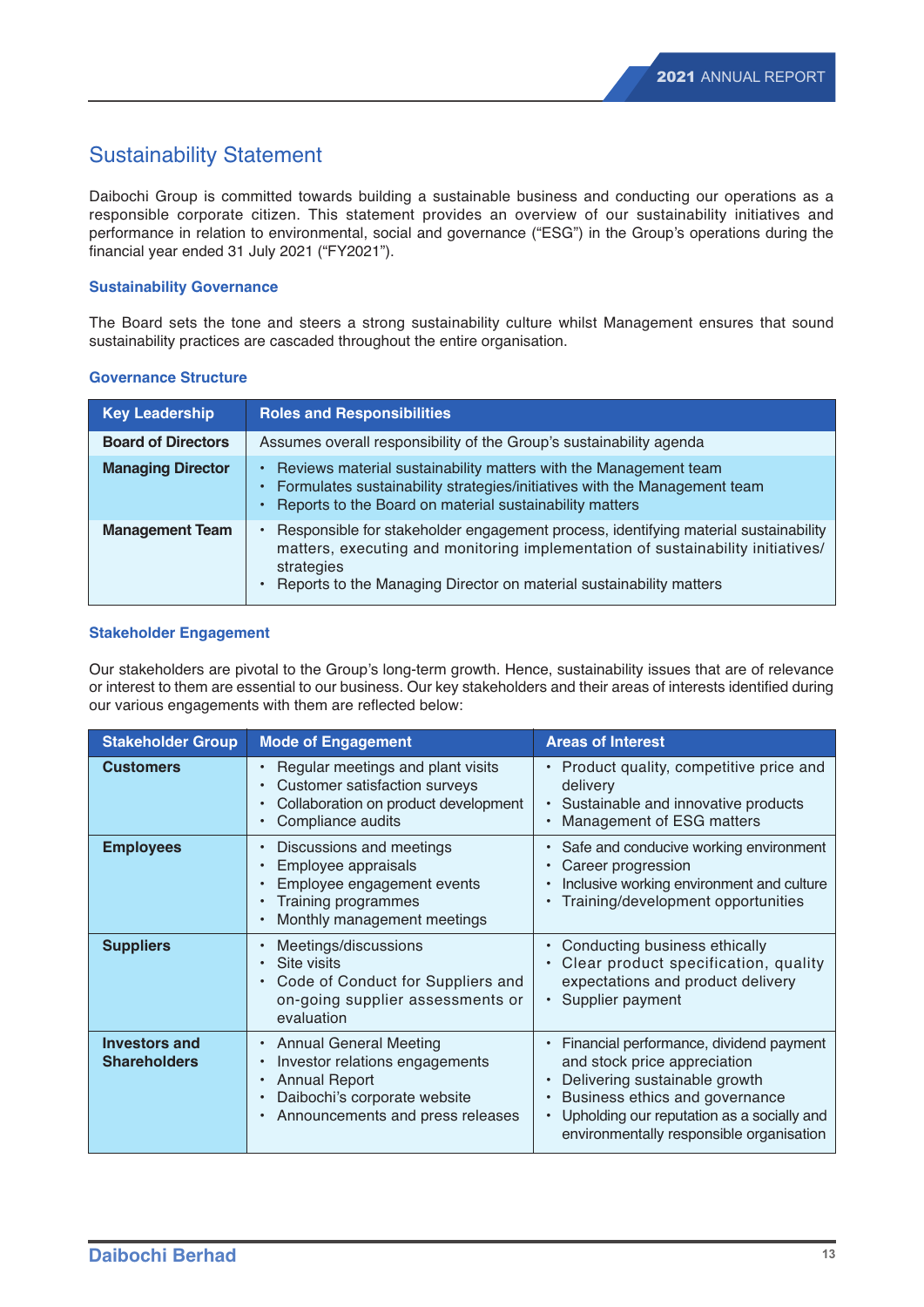| <b>Stakeholder Group</b>                    | <b>Mode of Engagement</b>                                                                                                               | <b>Areas of Interest</b>                                                                                                                                                        |
|---------------------------------------------|-----------------------------------------------------------------------------------------------------------------------------------------|---------------------------------------------------------------------------------------------------------------------------------------------------------------------------------|
| <b>Governments and</b><br><b>Regulators</b> | Meetings and consultations<br>Audits and on-site inspections<br>Seminars, trainings, dialogues/forums<br>organised by regulatory bodies | Regulatory compliance<br>Upholding good ESG practices                                                                                                                           |
| <b>Local communities</b>                    | Community events<br>$\bullet$<br>Daibochi's corporate website                                                                           | Initiatives to uplift community well-being<br>• Upholding good ESG practices<br>• Providing sustained employment and<br>career opportunities to members of local<br>communities |

## **Our Workforce**

The Group's 1,078 diverse workforce are our greatest assets and key to our success. Approximately 72% of our workforce in Malaysia (682 employees) and almost 100% of our workforce in Myanmar (130 employees) are local employees.

Information on our workforce:



# **Supply Chain**

Building a sustainable supply chain is imperative for our business. Our suppliers and service providers are chosen for their ability to ensure stable supply of raw materials, deliver value-added services and operate in a professional and ethical manner. Presently, 70% of our raw material suppliers are based in Malaysia.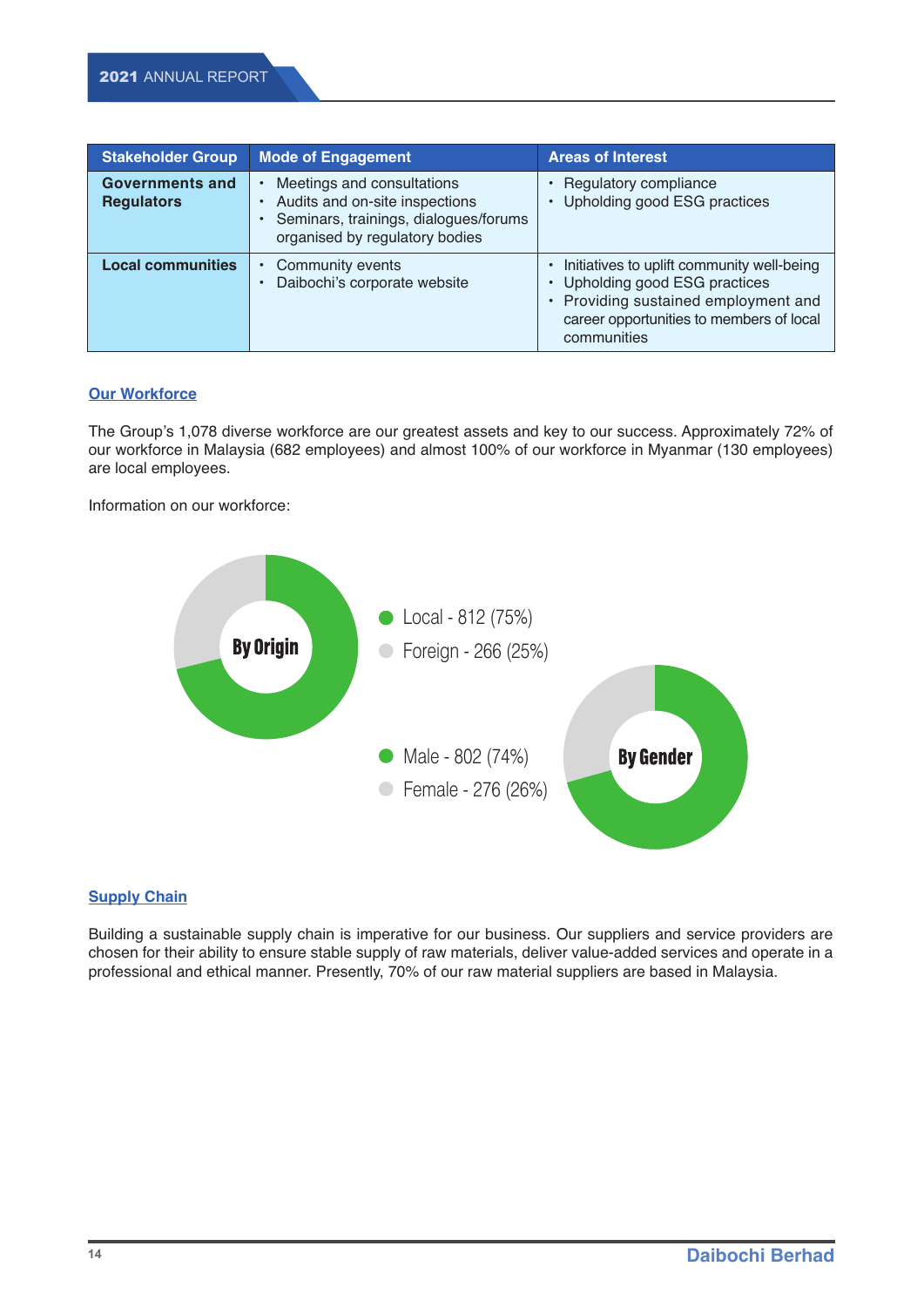# **Materiality Matrix**

The 9 sustainability topics identified in FY2021 represent the Group's evolving priorities and our efforts to enhance sustainability initiatives. The key sustainability topics are mapped onto a materiality matrix to portray their significance in terms of economic, environmental, governance and social impact to our business and against its influence on stakeholders' assessments and decisions.



The sustainability topics identified and ranked above are classified under 3 key pillars:

| <b>Creating Shared Sustainable Value</b> | Responsible Business Conduct and Governance<br><b>Product Innovation</b>                                                                                   |
|------------------------------------------|------------------------------------------------------------------------------------------------------------------------------------------------------------|
| For the Betterment of the Environment    | Responsible Waste Management<br><b>Optimising Consumption of Materials</b><br>Reducing Energy Consumption and Emissions<br><b>Environmental Compliance</b> |
| <b>Our People, Our Pride</b>             | Occupational Safety and Health<br><b>Empowering Our People</b><br>Contributing to Local Communities                                                        |

## **Supporting the United Nations Sustainable Development Goals**

Our sustainability topics are aligned with ten United Nations Sustainable Development Goals (UN SDGs) as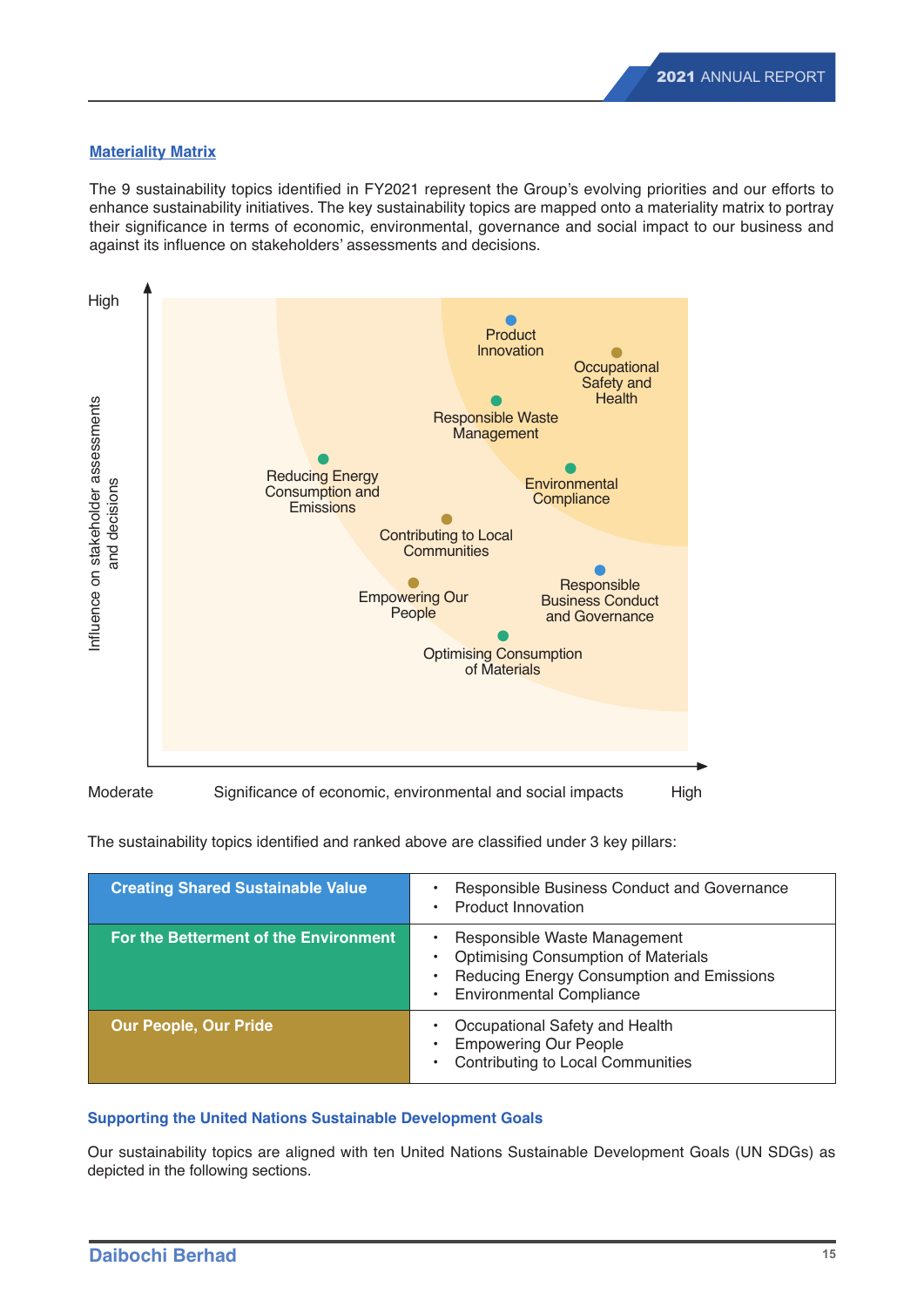# **Our Sustainability Topics**

## **1. Responsible Business Conduct and Governance**



Our corporate values entail conducting business ethically in accordance with the principles set out in our ESG codes and policies.

Daibochi's Code of Ethics is premised on the following key principles:

- Ethical conduct and professional behaviour
- Anti-bribery and anti-corruption
- Fair labour practices
- Data confidentiality and security
- Avoid conflicts of interest
- Avoid insider trading and unfair competition

 Our Anti-Bribery and Anti-Corruption ("ABAC") Policy signifies the Group's zero tolerance stance against all forms of bribery and corruption practices. ABAC related communications are reinforced via various channels such as Daibochi's website, engagement with employees via training sessions and communications with business associates. Our Board of Directors and executives have provided their declaration on commitment towards the ABAC Policy. As part of our procurement process, active suppliers are required to submit their declaration of compliance with the Group's ABAC Policy. The Whistleblowing Policy provides a whistleblowing channel for all employees and stakeholders to disclose any improper or unethical conduct within Daibochi Group.

There were no instances of unethical behaviour or improper conduct reported in FY2021.

## **2. Product Innovation**



Daibochi is committed to develop sustainable and innovative flexible plastic packaging solutions to meet the evolving needs of the market and customers. Our close collaboration with major local and international brand owners, integration of resources and processes with Scientex Group and investment in technology has enabled us to develop flexible plastic packaging solutions that resonate with market trends and move towards a circular economy for plastic.

## **Developing packaging solutions in line with customers' needs and market trends**

 The Group adopts stringent benchmarks in our operational processes to ensure the quality and safety of our products and this is reflected in the international accreditations, ISO 9001, ISO 14001 and FSSC 22000 (Food Safety System Certification) attained by us. The Group's manufacturing facilities are equipped with state-of-the-art machinery and in-house laboratory facilities to produce high-quality and innovative packaging solutions.

 Regular engagement with customers and brand owners forms the basis for market-centric innovation, enabling us to develop high performing innovative packaging solutions. In FY2021, we initiated 169 research and development projects, resulting in 20 successfully commercialised innovations.

 Retort packaging is an ideal packaging solution used extensively for ready-to-eat foods and can be customised according to the product's specific needs. Our retort packaging is a unique form of stand-up pouch which provides brand owners with a range of protective features, long shelf life, is portable and convenient to use.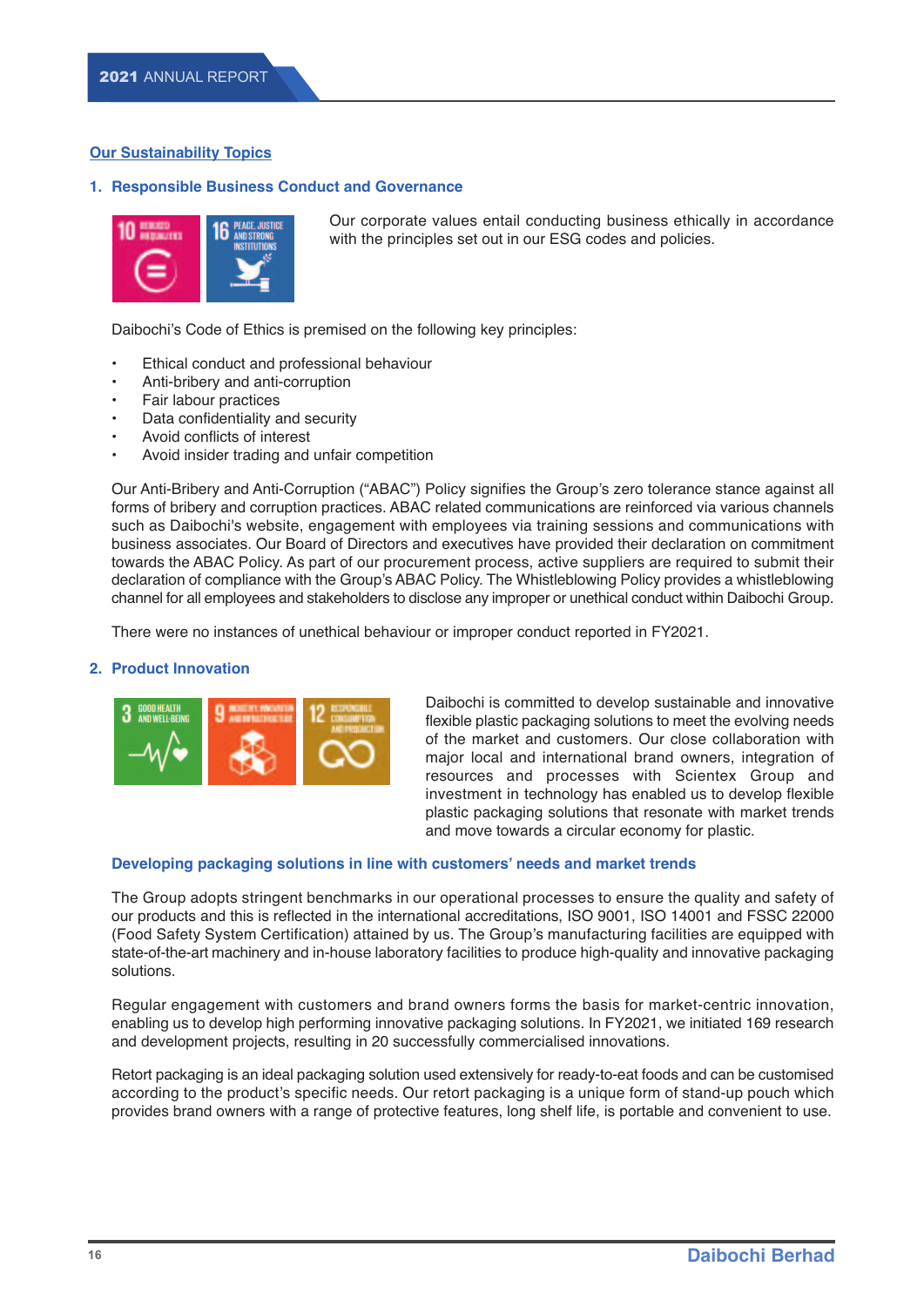



## **Retort packaging solutions for ready to eat food**

## **Developing sustainable packaging solutions**

## **Mono-material laminates**

Our notable achievement in sustainable packaging solutions is the development of flexible mono-material laminates with the following features:

- 100% recyclable using one dominant type of plastic resin to produce the various layers found in the packaging.
- Able to satisfy current laminate properties and functional performance especially in terms of barrier to oxygen and moisture, machine ability to run as well as aesthetics.

During FY2021, we successfully commercialised additional packaging formats of fully recyclable mono-material packaging solutions for renowned global brand owners:

- Sachets used in instant noodle tastemaker applications
- Pouches for flavour enhancer
- Stickpacks used in powdered beverage applications

## **Paper-based packaging solution**

In FY2021, we have also developed an outer-bag, our first paper-based packaging solution which is able to retain high barrier and strength properties with full recyclability.

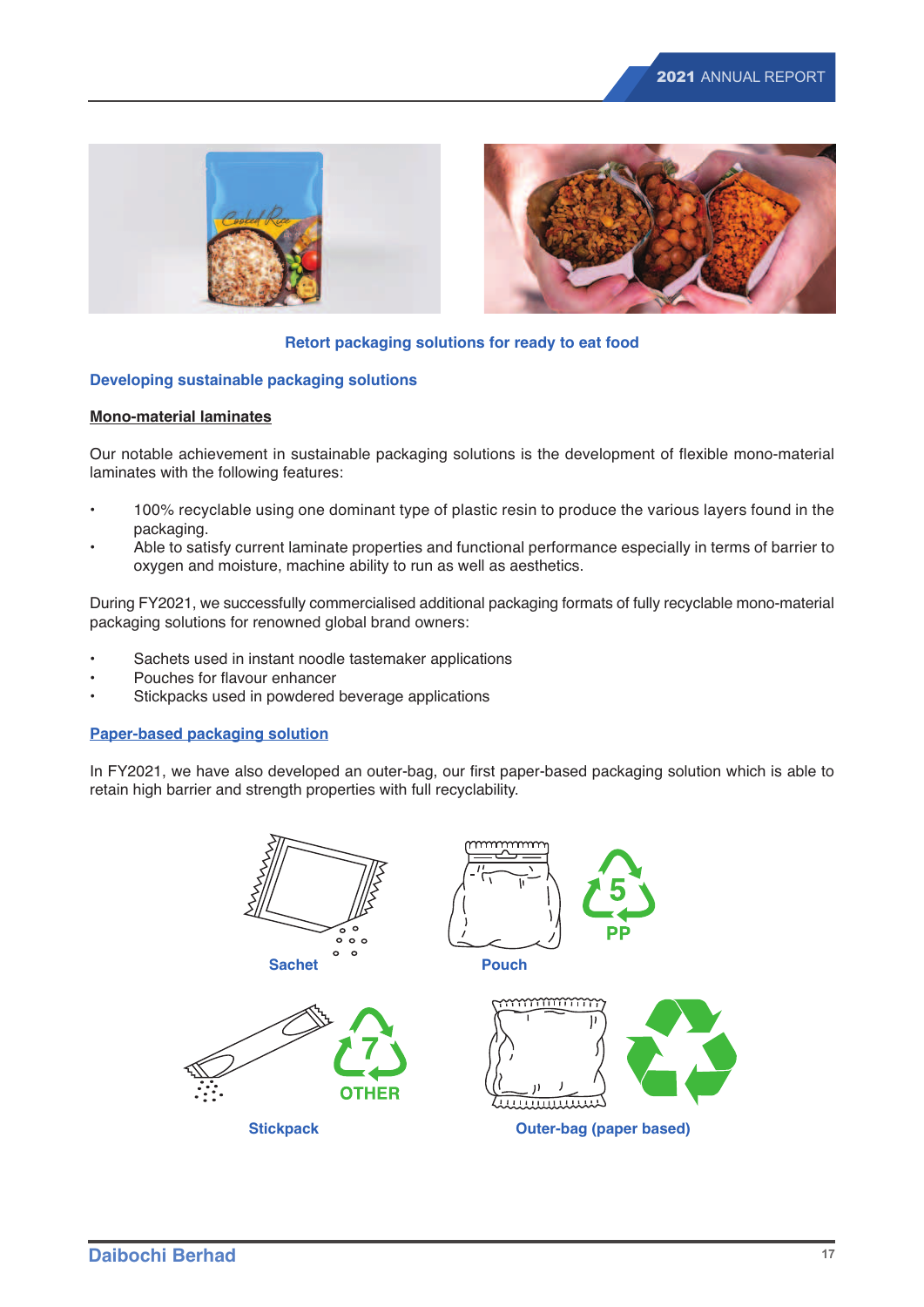#### **3. Responsible Waste Management**



Daibochi endeavours to conduct our operations in an environmentally responsible manner in accordance with the objectives set out in our Environmental Policy.

Scheduled waste from our production plants is managed and disposed effectively in accordance with the relevant country-level laws and regulations in terms of its transportation, storage and disposal. Our plants employ the Electronic Scheduled Waste Information System ("eSWIS") and scheduled waste disposal is handled by licensed waste collectors. Regular audits are undertaken to ensure compliance with waste management regulations.

 Non-recyclable production waste was either sold to waste collectors or delivered to a third-party waste-to-energy incineration facility and is free of asbestos, scheduled waste or any hazardous materials and converted into alternative fuel. In addition, non-hazardous plastic waste are delivered by the waste collector to plastic recycling companies to be recycled for use in the injection moulding industry for household products, including waste bins and plastic chairs.

 We seek to keep waste to a minimum within our production process. Frequent briefings and meetings are held by Management with the production team to continuously instil waste management awareness and enhance process improvements across our manufacturing plants.

#### **Waste Management Data**

| <b>Type of Waste by Metric Tonne (MT)</b>  | <b>FY2020</b> | <b>FY2021</b> |
|--------------------------------------------|---------------|---------------|
| <b>Scheduled (Hazardous) Waste</b>         | 783           | 814           |
|                                            |               |               |
| <b>Total Non-Hazardous Plastic Waste</b>   | 4,484         | 4,091         |
| Recycled                                   | 654           | 616           |
| Recycled (Converted to Energy)             | 997           | 679           |
| Non Recycled (Others)<br>-                 | 2,833         | 2,796         |
| <b>Waste as a Percentage of Output (%)</b> | <b>FY2020</b> | <b>FY2021</b> |
| <b>Scheduled (Hazardous) Waste</b>         | 2.3           | 2.4           |
|                                            |               |               |
|                                            |               |               |
| <b>Total Non Hazardous Plastic Waste</b>   | 13.0          | 12.2          |
| Recycled                                   | 1.9           | 1.8           |
| Recycled (Converted to Energy)             | 2.9           | 2.0           |

#### **4. Optimising Consumption of Materials**



Materials and resources are used efficiently and responsibly to minimise waste in line with the guidelines in our Environmental Policy.

#### **Utilisation of recycled resin**

 As we strengthen our efforts in supporting the circular plastic economy, we are also exploring the development of products which use post-consumer resin (PCR) derived from chemical recycled plastic waste as inputs in our manufacturing process.

 We promote responsible resource utilisation through continuous improvements across our production process and by instilling awareness amongst our employees.

#### **Responsible water consumption**

 During FY2021, we continued with our efforts to optimise water usage in our production process through the installation of chilling/cooling systems. Rainwater harvesting is practised in our Myanmar plant as a primary source of water supply and at our Malaysia plants for cleaning/washing and landscape activities. Employees are also advised to practice conscientious usage of water to minimise wastage.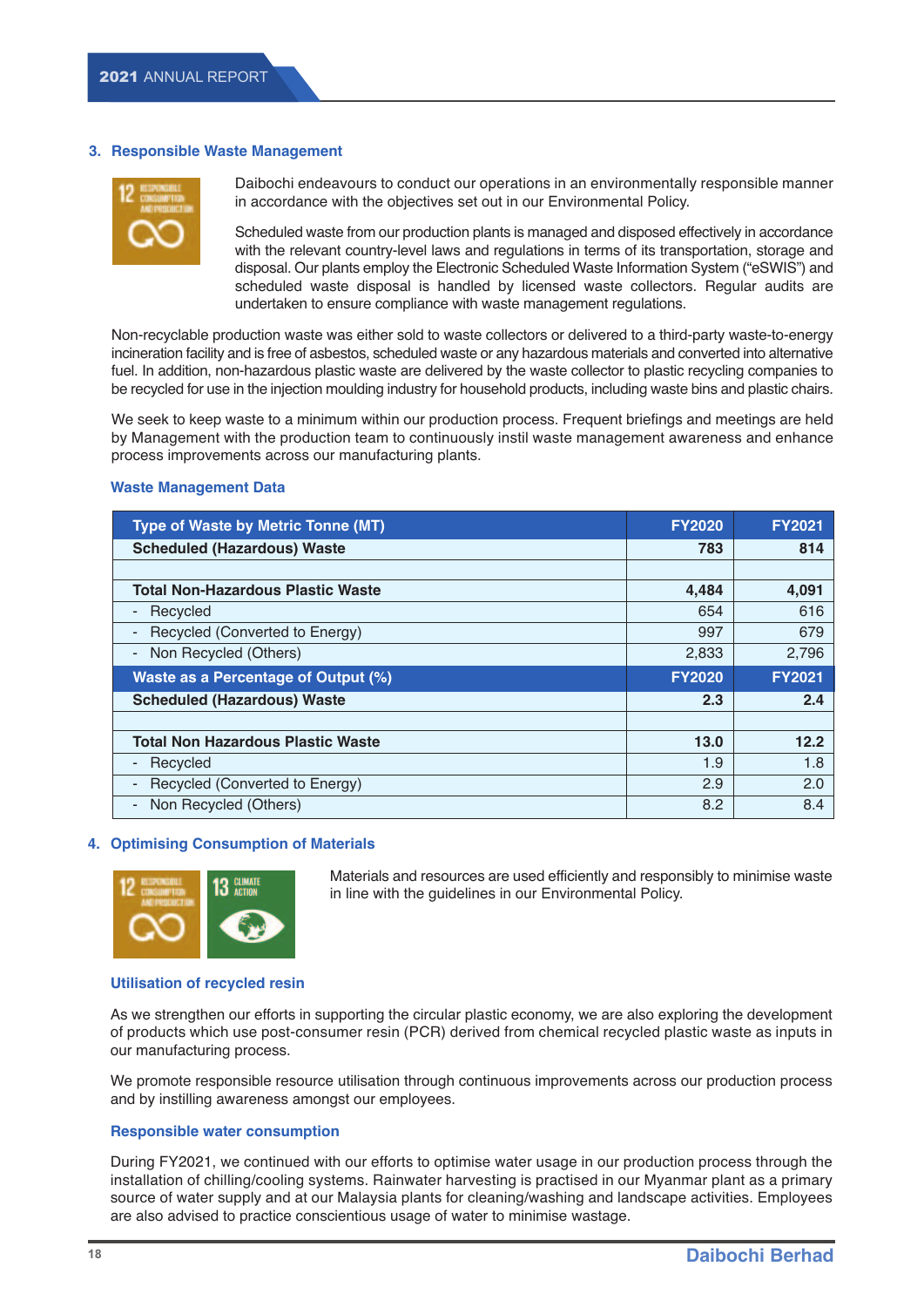## **5. Reducing Energy Consumption and Emissions**



Daibochi practises responsible energy utilisation and seeks to minimise emission in our efforts to reduce carbon footprint.

 We have installed E-Savers for energy/power saving purpose and invested in energy efficient machinery across our manufacturing lines to optimise energy consumption. We adopted solvent-free lamination technology which eliminated the need for solvents in the adhesive lamination process, enabling us to omit the processes related to solvent based lamination, such as the use of an overhead drying tunnel, and thus reducing electricity consumed. We also managed to reduce emissions related to purchase, transportation and disposal of such solvents.

 Due to the COVID-19 pandemic, we encouraged fully virtual engagements with business associates and employees and limited physical travel unless deemed necessary, which in turn reduced indirect emissions. Employees are also advised to adopt energy saving practices in their daily activities.

## **6. Environmental Compliance**



The Group's operations are managed responsibly to preserve the environment whilst safeguarding the well-being of our surrounding communities. Our ISO 14001 accreditation, an internationally accepted standard for environmental management reflects Daibochi's continued commitment to adopt a systematic approach towards environmental compliance.

 We adhere to relevant laws, regulations and standards in the countries in which we conduct our business. There are clear processes in place to effectively track/manage our resource consumption, emissions, effluents and waste disposal. Audits are performed to evaluate operational controls for continuous improvements in environmental management.

 During FY2021, we continued to organise and arrange training programmes to update employees and enhance their knowledge on environmental related matters. We also participated in webinars focusing on environmental waste and sustainable packaging solutions and engaged with industry players and the public. On the supply chain front, we communicated our Code of Conduct for Suppliers to our active suppliers/ service providers to raise awareness on environmental compliance.

There were no non-compliance issues in relation to environmental matters in FY2021.

## **7. Occupational Safety and Health**



Creating a healthy and safe working environment for our employees and stakeholders remains a priority and this is manifested in Daibochi's Safety and Health Policy. The Safety and Health Committees ("SH Committees") of our respective plants are entrusted with cultivating safe workplace practices, including developing and administering safety policies, conducting annual safety audits of our manufacturing sites and ensuring compliance with Occupational Safety and Health laws and regulations.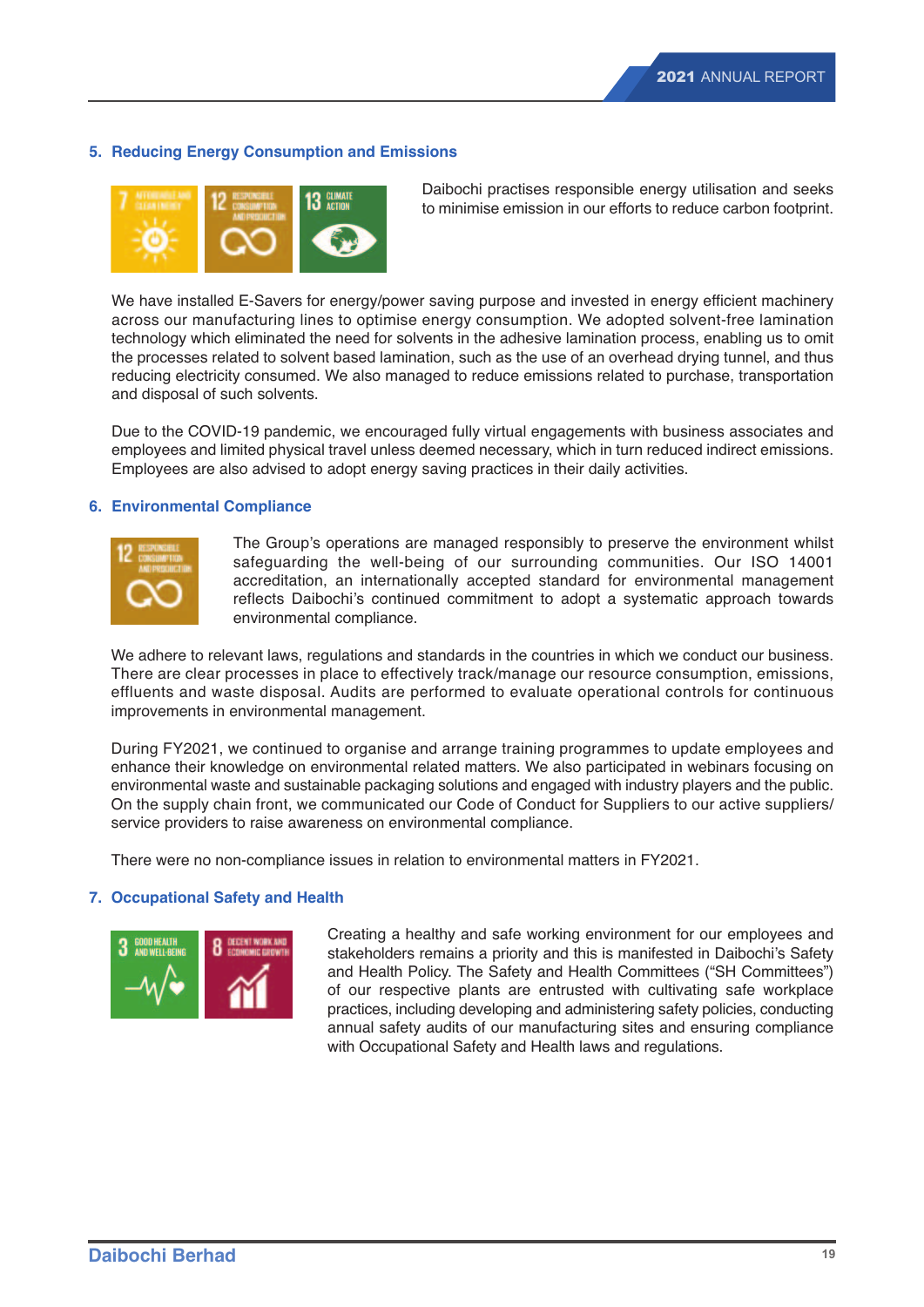The initiatives undertaken by the SH Committees include the following:

- Performed reviews on accident cases and implemented preventive measures to mitigate work related hazards.
- Carried out briefings with production employees on accident cases to create safety awareness.
- Arranged regular training sessions which included programs related to fire safety, chemical spills, machine safety and accident-prevention.
- Performed safety inspections and audits across our manufacturing facilities.
- Management of emissions and materials/substances in accordance with safety and health requirements.
- Ensured that our accommodations in Malaysia comply with the Employees' Minimum Standards of Housing, Accommodations and Amenities Act 1990 (Act 446).
- Monitored and ensured compliance with COVID-19 standard operating procedures to safeguard the safety and health of all employees and stakeholders.





**Fire Safety Training Training Sanitisation Procedure** 

As a result of our safety and health initiatives, we achieved zero fatality in the Group's manufacturing plants due to work-related hazards in FY2021. In addition, for better monitoring of work-related injuries and ill-health, data is collected on a monthly basis and presented during the monthly management meetings, detailing the outcome of investigations and actions put in place for improvement.

## **Total Number and Rate of Work-related Injuries and lll-health**

|                                 | <b>FY2020</b> | <b>FY2021</b> |
|---------------------------------|---------------|---------------|
| WORK RELATED INJURY BY CASE     |               |               |
| Fatal Injury (Number)           |               |               |
| Minor# Accident (Number)        |               | 20            |
| Major# Accident (Number)        |               |               |
| WORK RELATED ILL-HEALTH BY CASE |               |               |
| Fatal Injury (Number)           |               |               |
| Minor# Accident (Number)        |               |               |
| Major# Accident (Number)        |               |               |

|                                      | <b>FY2020</b> | <b>FY2021</b> |
|--------------------------------------|---------------|---------------|
| Total Lost Man Days (Number of days) | 38            | 107           |
| Total Number of Hours Worked ('000)  | 2.774         | 2,668         |
| Fatality Rate (N1)                   |               |               |
| Injury Rate (N2)                     | 4.0           | 10.5          |
| III-health Rate (N3)                 | -             |               |
| Lost Day Rate (N4)                   | 13.7          | 40.5          |

# Minor Injury: Injury which resulted in four days or less lost workdays Major Injury: Injury which resulted in more than four days lost workdays

- N1 Total Number of Fatalities/ Total Number of Hours Worked x 1,000,000
- N2 Total Number of Injuries/ Total Number of Hours Worked x 1,000,000
- N3 Total Number of lll-health/ Total Number of Hours Worked x 1,000,000

N4 - Total Lost Man Days/ Total Number of Hours Worked x 1,000,000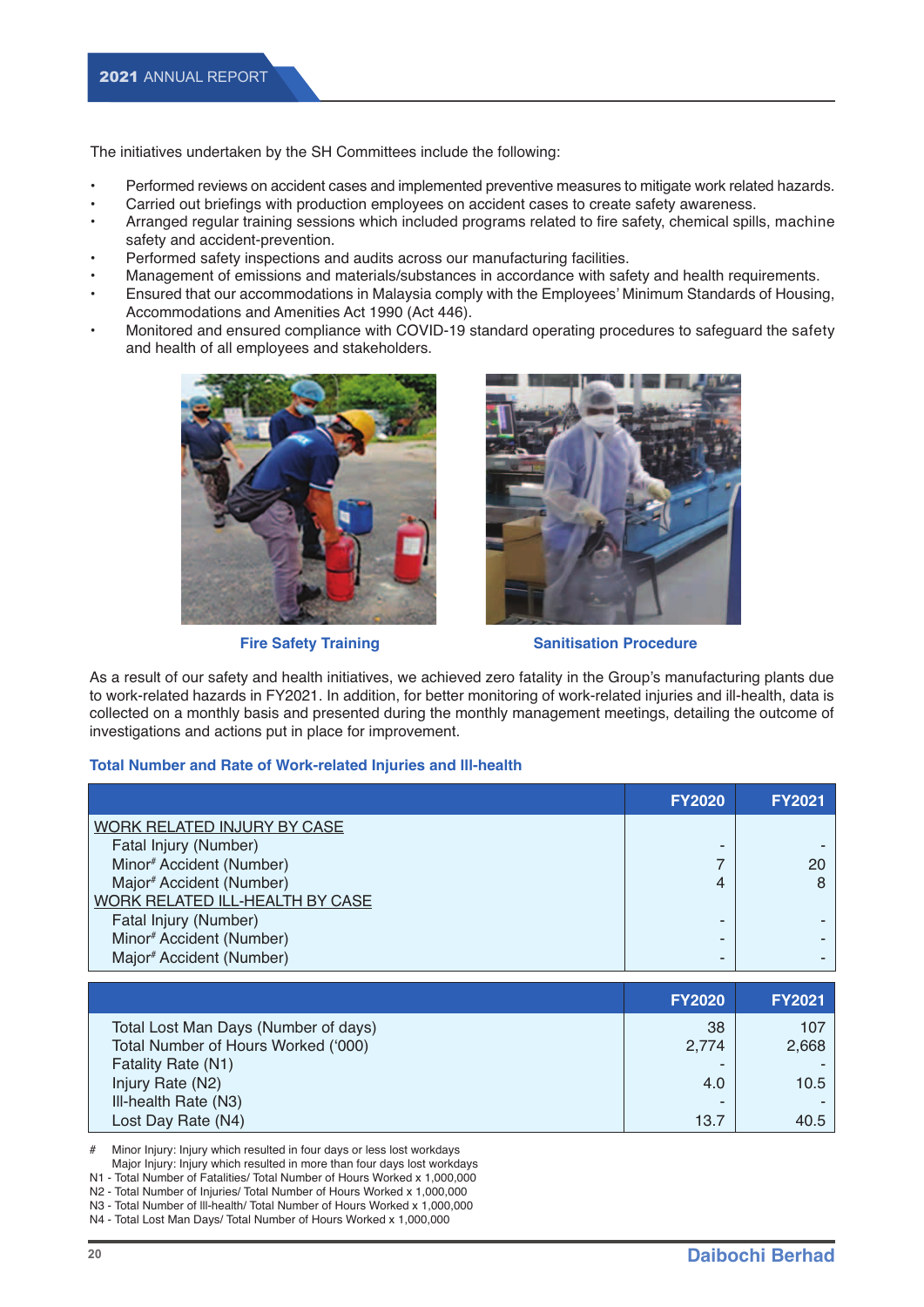# **8. Empowering our People**



 We provide a fair and equitable working environment through a supportive corporate culture. The Group offers a competitive remuneration package based on our employees' performance, roles and responsibilities to ensure that we meet industry standards in attracting and retaining talent. We comply with applicable labour laws, rules and regulations, engage in ethical labour practices, focus on local employment, value diversity and do not practise any form of discrimination at the workplace. The Company is a member of SEDEX (a global membership organisation dedicated to ethical and responsible business practices) enabling us to assess and drive further improvements to the Group's employment framework.

 During FY2021, various training sessions were conducted/arranged to promote the development of our workforce and for them to stay abreast of evolving industry needs. Our employees clocked in a total of 4,150 training hours in FY2021.

## **9. Contributing to Local Communities**



 As a responsible corporate citizen, we support the betterment of the local communities by contributing towards socio-economic development as set out herein:

- Approximately 75% of the Group's workforce comprises local employees.
- We provided the underprivileged community in Melaka with supplementary work and income by collaborating with a non-profit organisation in respect of an assembly project and to supply a portion of our fresh fruits' requirements in the staff canteen.
- 6 trainees were recruited by our Malaysian based companies for industrial training during FY2021.

 On the social responsibility front, we made a positive impact by providing contribution to "Pertubuhan Membantu Pesakit Parah Miskin Malaysia", an association which assists poor and needy patients who are terminally ill.

We support environmental conservation efforts through the following initiatives:

- Participation by the Company's employees in recycling activities through our "Green Day" campaign every Tuesday and Thursday.
- Encouraging employees to practise the 5R's 'Refuse, Reuse, Reduce, Repair and Recycle' in their daily activities.